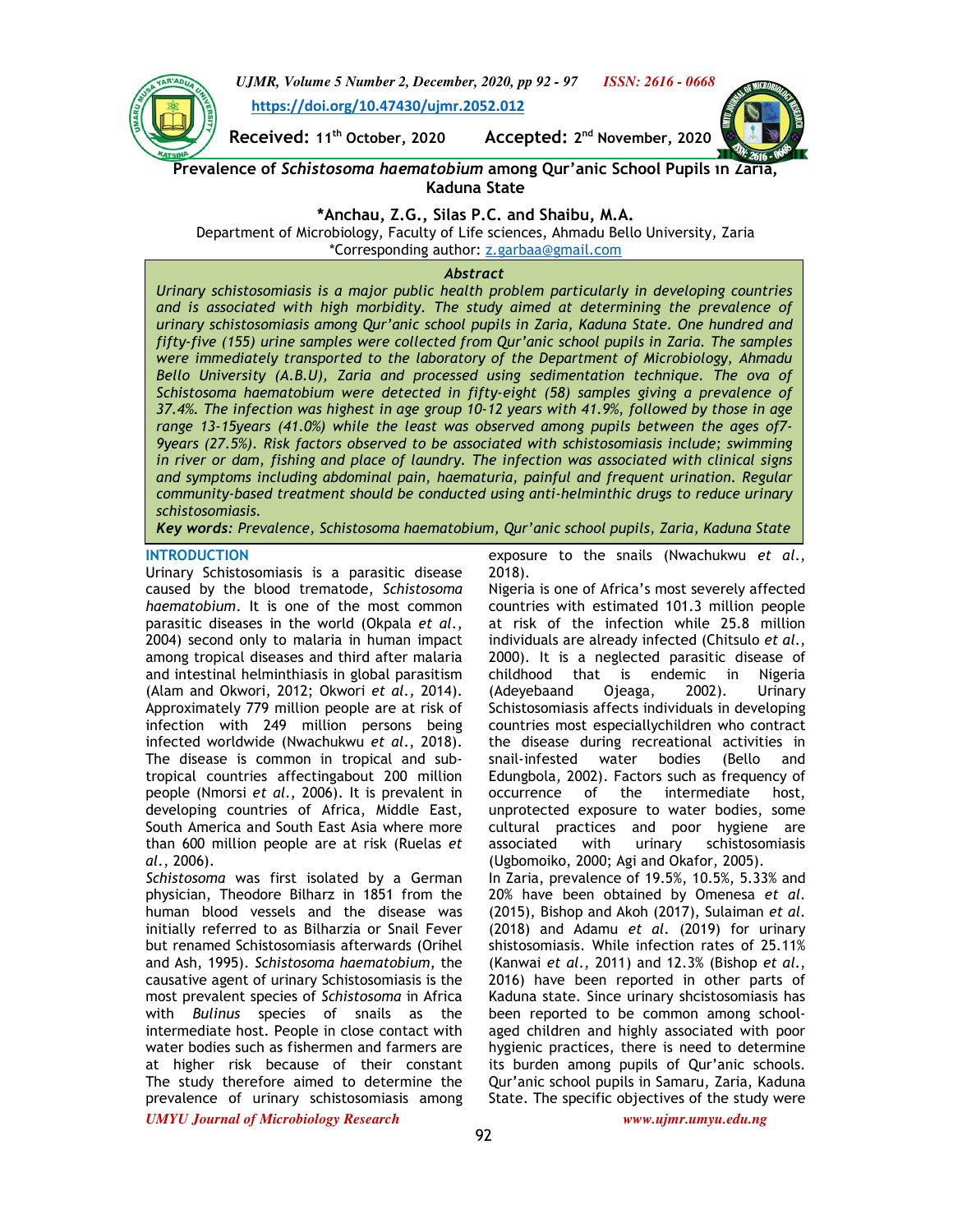to; detect the ova of *Schistosoma haematobium* in urine samples of the pupils using sedimentation technique and determine some socio-demographic as well as risk factors associated with urinary schistosomiasis using structured questionnaire.

### **MATERIALS AND METHODS**

### **Study Area**

The research was conducted in Zaria, Kaduna State, Nigeria. The subjects were Qur'anic school pupils in Palladan and Dogoniche, Samaru, Zaria. Zaria is a Local Government Area in Northern part of Kaduna State and is located at latitude 11°3'0''N to 11°9'0''N and longitude 7°37'30"E to 7°45'0"E (Abbas and Arigbede, 2012). Itis characterized by slow moving rivers and seasonal ponds which harbourthe intermediate hosts. The predominant occupation in the study area is farming, which includes both seasonal and irrigation farming.

### **Study design**

The research is a community-based, crosssectional, descriptive study aimed at male children between the ages of 5-15 years attending selected Qur'anic schools in Zaria, Kaduna State Nigeria. The study was conducted for a period of three (3) months between July and September, 2018.

#### **Ethical consideration**

Permission to conduct the research was obtained from the Qur'anic school teachers and the consent of the pupils was sought before collecting samples.

### **Determination of sample size**

A previous prevalence of 10.5% (Bishop and Akoh, 2017) for urinary schistosomiasis in Zaria was used to determine the sample size. The formula (Naing *et al*., 2006) below was used.

$$
N = \frac{Z^2 \times P(1-P)}{d^2}
$$

Where:

N = Number of samples to be collected P =Prevalence

Z = Confidence level at 95% (standard value of 1.96)

d= Margin of error at 5% (standard value of 0.05)

Therefore; N= 
$$
\frac{(1.96^2) \times 0.105(1-0.105)}{0.05 \times 0.05}
$$

 $= 144.41$ 

Therefore 155 samples were collected

#### **Questionnaire administration**

A structured questionnaire was administered to the pupils to determine some sociodemographic, clinical signs/symptoms and risk factors associated with urinary schistosomiasis.

*UMYU Journal of Microbiology Research www.ujmr.umyu.edu.ng*

# **Sample Collection**

One hundred and fifty-five urine samples were collected from Qur'anic school pupils in the selected schools in clean wide-mouthed screw capped containers as recommended by Cheesbrough (2006). Pupils were directed on how to obtain the urine prior to sample collection. The samples were immediately transported to Bacteriology and Parasitology Laboratory of Department of Microbiology, A.B.U. Zaria, for analysis.

# **Sample Analysis**

The urine samples were processed using sedimentation technique as described by Cheesebrough (2006). Ten millilitres (10mls) each, of the urine sample was transferred to a clean test tube and centrifuged at 3000rpm for 5 minutes. After centrifugation, the supernatant was discarded and a Pasteur pipette was used to collect the sediment. A drop of the sediment was placed on a clean glass slide after which a cover slip was placed over it. The preparation was observed microscopically using X10 and X40 objectives for the characteristic ova of *Schistosoma haematobium* with terminal spine as described by Cheesebrough (2006).

# **Data Analysis**

Statistical analysis was done using SPSS version 20.0. Chi-square was used at 95% confidence interval to test for significant difference between the variables. P-value less than 0.05 was considered as statistically significant.

# **RESULTS**

A prevalence of 37.4% was obtained for urinary schistosomiasis among pupils attending Qur'anic schools in Palladan and Dogoniche, Zaria, Kaduna state, Nigeria (Fig 1). In relation to age, the highest prevalence was among pupils within the age range 10-12 years (41.9%), while the lowest was among those in the age group 7-9 years (27.5%).There was no statistically significant difference in the occurrence of urinary schistosomiasis between the age groups (p=0.409) (Table 2). The relationship between urinary schistosomiasis was assessed with risk factors and signs/symptoms. The highest infection was observed among those who; wash clothes in the dam (100%), use river as their water source (71.4%), engage in swimming in dam or river (55.8%), indulge in fishing (37.5%). However, statistically significant difference was observed between those who swim and those who do not, as well as those whose place of laundry differ with p-value of 0.000 and 0.005 respectively (Table 2). The following signs and symptoms were observed among pupils who were positive for *Schistosoma haematobium*; brown-cloudy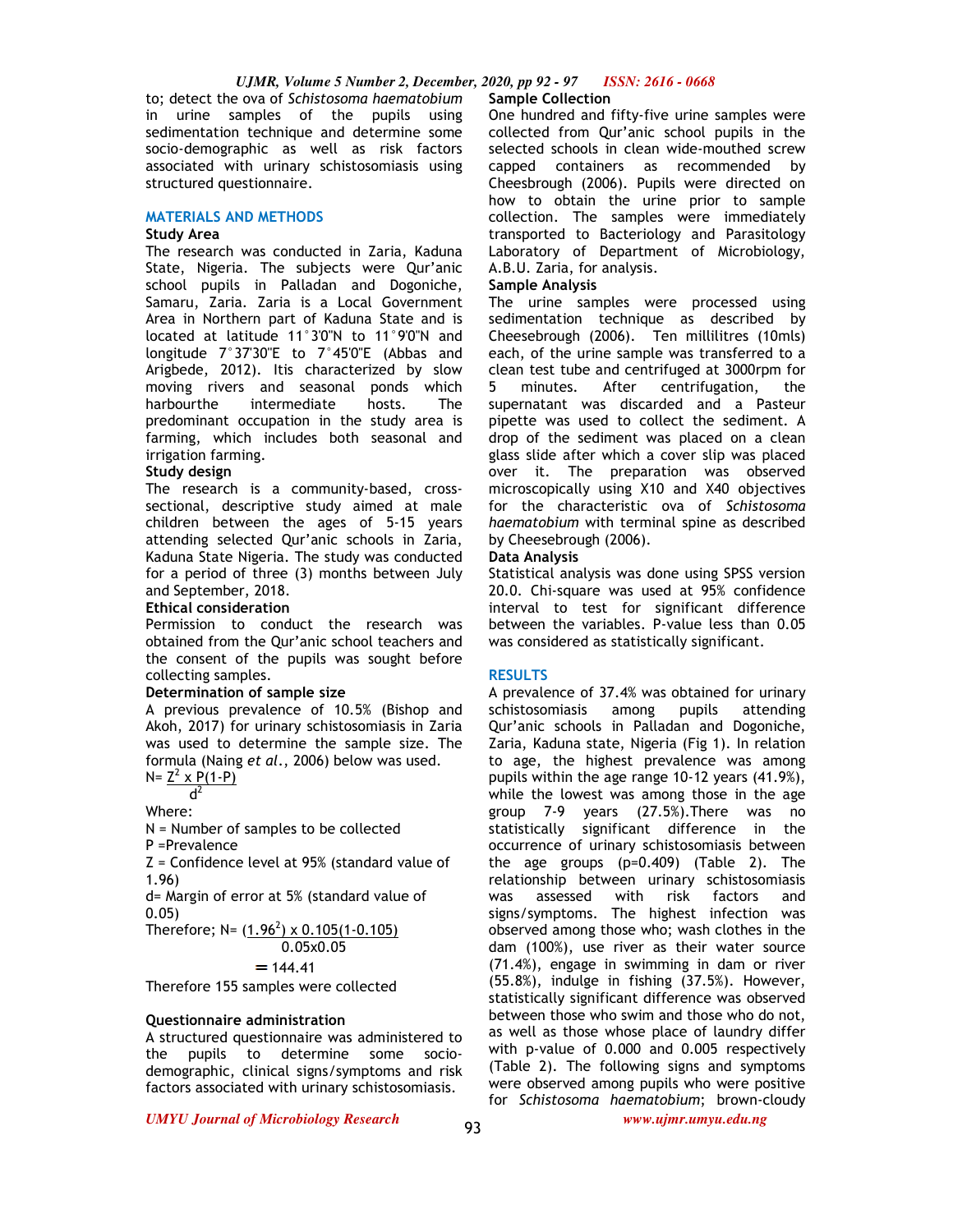*UJMR, Volume 5 Number 2, December, 2020, pp 92 - 97 ISSN: 2616 - 0668* urine (100%), visible haematuria (61.4%), painful urination (49.0%), frequent urination (48.4%) and abdominal pain (40.95%) (Table 3).



|  |  | Fig 1: Overall prevalence of Schistosoma haematobium among Qur'anic school pupils in Samaru, Zaria |  |  |  |
|--|--|----------------------------------------------------------------------------------------------------|--|--|--|
|  |  |                                                                                                    |  |  |  |

|           |              |                | Table 1: Prevalence of Urinary Schistosomiasis among Qur'anic School Pupils in relation to age |  |
|-----------|--------------|----------------|------------------------------------------------------------------------------------------------|--|
| Age (yrs) | No. analysed | No./% Positive | <b>Statistics</b>                                                                              |  |

| <b>Age (yis)</b> | <b>110. andlyscu</b> | $110.770$ F USILIVE | statistics              |
|------------------|----------------------|---------------------|-------------------------|
| $4-6$            | 14                   | 5(35.7)             | $x2 = 3.979$ , p= 0.409 |
| 7-9              | 40                   | 11(27.5)            |                         |
| $10 - 12$        | 62                   | 26(41.9)            |                         |
| $13 - 15$        | 39                   | 16(41.0)            |                         |
| Total            | 155                  | 58(37.4)            |                         |

| Table 2: Prevalence of Urinary Schistosomiasis among Qur'anic School pupils in relation to risk factors |                                        |  |
|---------------------------------------------------------------------------------------------------------|----------------------------------------|--|
| <b>Risk factor</b>                                                                                      | No. examined No./% Positive Statistics |  |

| KISK TACLOF              | no. examineg | NO.7% POSITIVE | Statistics                 |
|--------------------------|--------------|----------------|----------------------------|
| Swimming in dam or river |              |                |                            |
| <b>Yes</b>               | 86           | 48(55.8)       |                            |
|                          |              |                | $\chi^2$ = 27.915, p=0.000 |
| No                       | 69           | 10(14.5)       |                            |
|                          |              |                |                            |
| Place of laundry         |              |                |                            |
|                          |              |                |                            |
| Home                     | 106          | 32(30.2)       | $\chi^2$ =10.493, p=0.005  |
| Dam                      | 3            | 3(100)         |                            |
|                          |              |                |                            |
| River/stream             | 46           | 23(50)         |                            |
|                          |              |                |                            |
| <b>Fishing</b>           |              |                |                            |
| Yes                      | 32           | 12(37.5)       | $\chi^2$ =0.000, p=0.992   |
| No                       | 123          | 46(37.4)       |                            |
|                          |              |                |                            |
| Water source             |              |                |                            |
| Tap                      | 33           | 10(30.3)       | $\chi^2$ =4.915, p=0.178   |
| Borehole                 | 10           | 5(50)          |                            |
| Well                     | 105          | 38(36.2)       |                            |
| River                    | 7            | 5(71.4)        |                            |

**Table 3: Prevalence of Urinary Schistosomiasis among Qur'anic School pupils with respect to clinical signs and symptoms** 

| Sign/symptom<br>No. analysed                 |    | No./% positive | <b>Statistics</b>         |
|----------------------------------------------|----|----------------|---------------------------|
| Abdominal pain                               |    |                |                           |
| Yes                                          | 88 | 36(40.9)       | $\chi^2$ =1.050, p=0.304  |
| No                                           | 67 | 22(32.8)       |                           |
| Visible haematuria                           |    |                |                           |
| Yes                                          | 70 | 43(61.4)       | $\chi^2$ =31.422, p=0.000 |
| No                                           | 85 | 15(17.6)       |                           |
| <b>Painful urination</b>                     |    |                |                           |
| Yes                                          | 96 | 47(49)         | $\chi^2$ =14.340, p=0.000 |
| No                                           | 59 | 11(18.6)       |                           |
| <b>UMYU Journal of Microbiology Research</b> |    | 94             | www.ujmr.umyu.edu.ng      |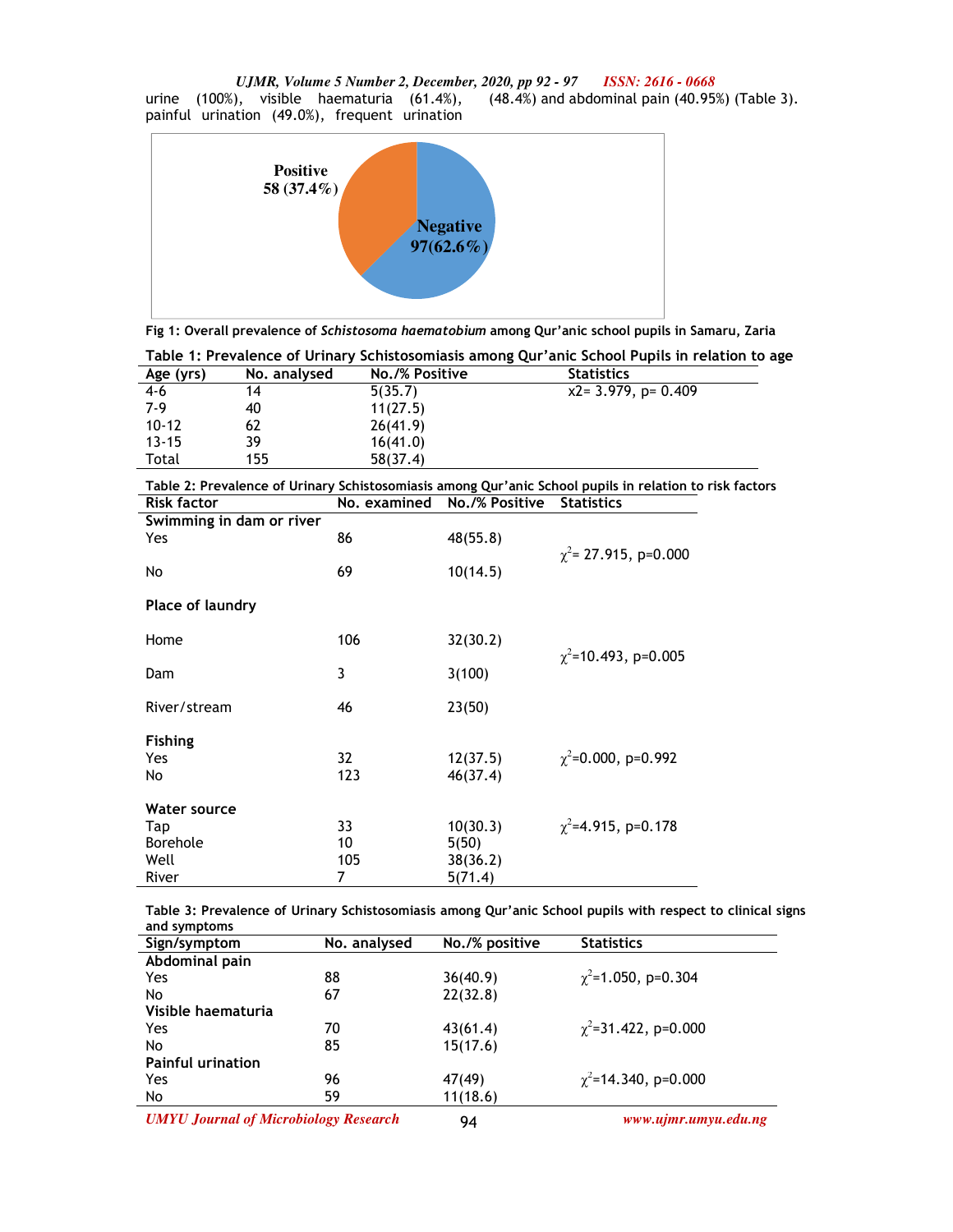|                           | UJMR, Volume 5 Number 2, December, 2020, pp 92 - 97 |          | <b>ISSN: 2616 - 0668</b> |
|---------------------------|-----------------------------------------------------|----------|--------------------------|
| <b>Frequent urination</b> |                                                     |          |                          |
| Yes                       | 64                                                  | 31(48.4) | $\chi^2$ =5.651, p=0.017 |
| No                        | 91                                                  | 27(29.7) |                          |
| Urine colour              |                                                     |          | $\chi^2$ =9.875, p=0.020 |
| Brown-cloudy              |                                                     | 1(100)   |                          |
| Milky-white               | 21                                                  | 2(9.5)   |                          |
| Red-cloudy                | 10                                                  | 5(50)    |                          |
| Yellow-orange             | 23                                                  | 50(40.7) |                          |



Plate I. Ova of *Schistosoma haematobium* showing terminal spine

# **DISCUSSION**

From the study conducted, a prevalence of 37.4% was obtained for urinary schistosomiasis among Qur'anic school pupils in Palladan and Dogon Iche, Zaria, Kaduna State, Nigeria. The infection rate is high but not surprising as the study population lack good sanitary conditions, basic amenities and access to portable water. These factors could predispose them to urinary schistosomiasis. The relatively high prevalence obtained could also be as a result of the period the study was conducted, which was rainy season, as it is the time were the intermediate hosts (snails) are most abundant. It is also a period where the dried-up or almost dried-up rivers or streams are filled with water thereby making water activities at its utmost level. High water contact activities in snail-infested ponds, low level of literacy, and indiscriminate disposal of human sewage and lack of basic amenitiesare factors attributed to urinary schistosomiasis (WHO, 2007).

Our findings is contrary to a similar research by Omenesa *et al*.(2016) who reported a prevalence of 19.5% among pupils attending

two primary schools in Bomo village, Zaria. The variation in the results could be due to differences in study time and study population. Our result is lower than 53% but higher than 3.97% reported by Moses *et al*. (2015) and Nwachukwu *et al*. (2018) in Ebonyi and Keffi respectively. The differences in the prevalence could be as a result of variation in study area. The infection was higher among children belonging to age group 10-12 years (41.9%) which may be due to their frequent exposure to water bodies because they may have some freedom to indulge in water activities such as swimming, fishing and washing clothes. This disagrees with the findings of Moses *et al*. (2015) and Nwachukwu *et al*. (2018) who reported children in age group 5-8 years and 14-16 years having the highest infection respectively. This may be as a result of variation in cultural practices of the different areas which may grant children access to water bodies at different stages of their life.

Based on the findings of the study, swimming highly predisposes the pupils to the infection among all the water contact activities that they

*UMYU Journal of Microbiology Research www.ujmr.umyu.edu.ng*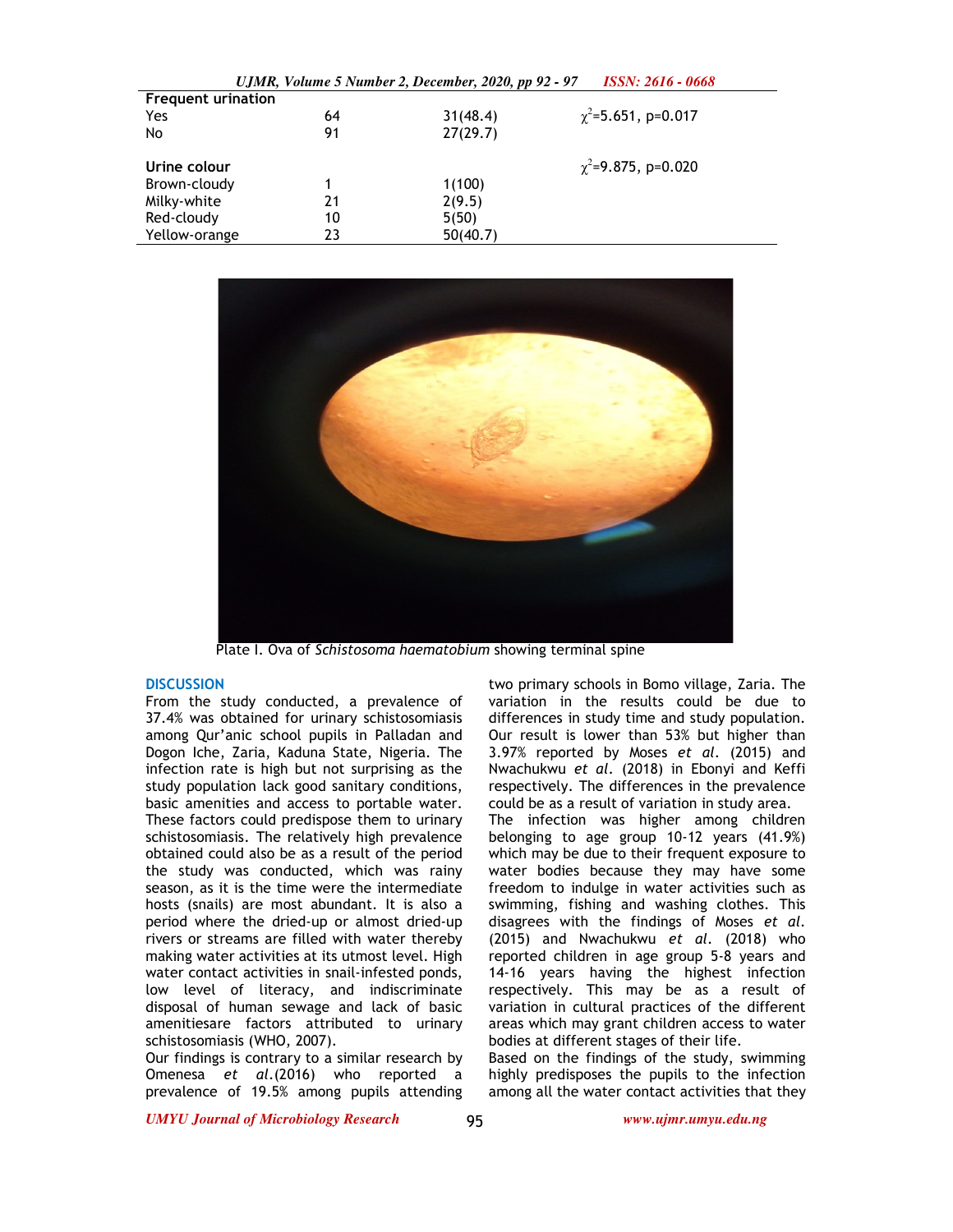indulge in. This is in agreement with the findings of Sulaiman *et al*. (2018) who reported those who swim having the highest infection rate with 14%.Also haematuria was the most common sign observed among the infected children, which is in correlation with the reports of Adamu *et al*. (2019) which states haematuria being the predominant sign among the study subjects with 57.9%.

#### **CONCLUSION**

A Prevalence of 37.4% was obtained in the study for urinary schistosomiasis among pupils attending Qur'anic schools in Zaria. Pupils within the age-group 10-12 years had the highest infection. Engagement in water

#### **REFERENCES**

- Abbas, I.I. and Arigbede, Y.A. (2012).Green area mapping of Ahmadu Bello University main campus, Zaria, Nigeria.*Journal of Geography and Regional Planning*, 5(10):287-292.
- Adamu, A.M., Dzikwi, A.A., Akefe, O.I., Alimi, Y.A., Adikwu, A.A., Idoko, S.I., Kore, M., Okita, A.O., Yikawe, S.S., Bello, S.G., Lamai, R.S. and Kolo, R.L. (2019).Epidemiology of urinary schistosomiasis among secondary school students in Kaduna State, Nigeria.*Journal of Community Medicine and Health Education*, 9:650.
- Adeyeba, O.A. and Ojeaga, S.G.T. (2002).Urinary schistosomiasis and concomitant urinary tract pathogens among school children in Metropolitan Ibadan, Nigeria.*Journal of Biomedical Research*, 5:103-107.
- Agi, P.I. and Okafor, E.J. (2005).The Epidemiology of<br>Schistosomahaematobiumin Odau *Schistosomahaematobiumin* community in Niger Delta Area of Nigeria.*Journal of Applied Science and Environmental Management*,9:37-43.
- Alam, K. and Okwori, A.E.J. (2012).Schistosomiasis:A case series with review of literature.*The International Journal of Infectious Disease*, 7(10):580-588.
- Bello, A.B. and Edungbola, L.D. (2002).Common parasite disease in childhood in Nigeria: incidence and intensity of infection: *Tropical Parasitology*, 3:9-11.
- Bishop, H.G., Inabo, H.I. and Ella E.E. (2016). Prevalence and intensity of urinary schistosomiasis and their effects on packed cell volume of pupils in Jaba L.G.A, Nigeria. *Edorium Journal of Microbiology*, 2:13-26.

activities such as fishing, swimming were risk factors observed to be associated with *S*. *haematobium* infection. Abdominal pain, visible haematuria, painful and frequent urination weresigns/symptoms associated with urinary schistosomiasis among the pupils.

#### **RECOMMENDATIONS**

Based on the study, there is need for appropriate intervention to combat the disease particularly among the study population. Public health awareness should be made on the disease, how it is contracted as well as how to prevent it.

- Bishop, H.G. and Akoh, R.I. (2017).Risk factors, symptoms and effects of urinary schistosomiasis on anthropometric indices of school children in Zaria, Kaduna State, Nigeria.*Open Access Journal of Science*, 2(1):61-65.
- Cheesbrough, M. (2006).*District Laboratory Practice in Tropical Countries*.Part 1.United Kingdom: Cambridge University Press, Pp. 236-239.
- Chitsulo, L., Engels, D., Montresor, A. and Savioli, L. (2000).The global status of schistosomiasis and its control. *Acta Tropical*, 77:41-51.
- Kanwai, S., Ndams, I.S., Kogi, E., Gyem, Z.G.and Hena, J.S. (2011). Urinary schistosomiasis infection in DumbinDutse, Igabi Local Government Area, Kaduna State, Nigeria, *Science World Journal*, 6(3).
- Moses, E., Victor, O., kpaku, G., Zira, G. and Joseph, D. (2015).Prevalence of urinary schistosomiasis among primary school children in a Northern Nigerian population *International Journal of Advanced Research*, 3(11):511-519.
- Naing, L., Winn, T. and Rusli, B.N. (2006). Practical issues in calculating sample size for prevalence studies. *Archives of Orofacial Sciences*, 1:9-14.
- Nmorsi O.P.G., Ukwandu N.C.D.,Ogoinja, S., Blackie, H.O.T. and Odike M.A.C. (2006): Urinary tract pathology in some *Schistosomahaematobium* infected Nigerians. *African Journal of*  Biotechnology, 6(2):123-127.
- Nwachukwu P.C., Ohaeri C.C., Ukpai, O.M., Irole-eze, O.P. and Amaechi, E.C.(2018). Prevalence of *schistosomahaematobium* infection

*UMYU Journal of Microbiology Research www.ujmr.umyu.edu.ng*